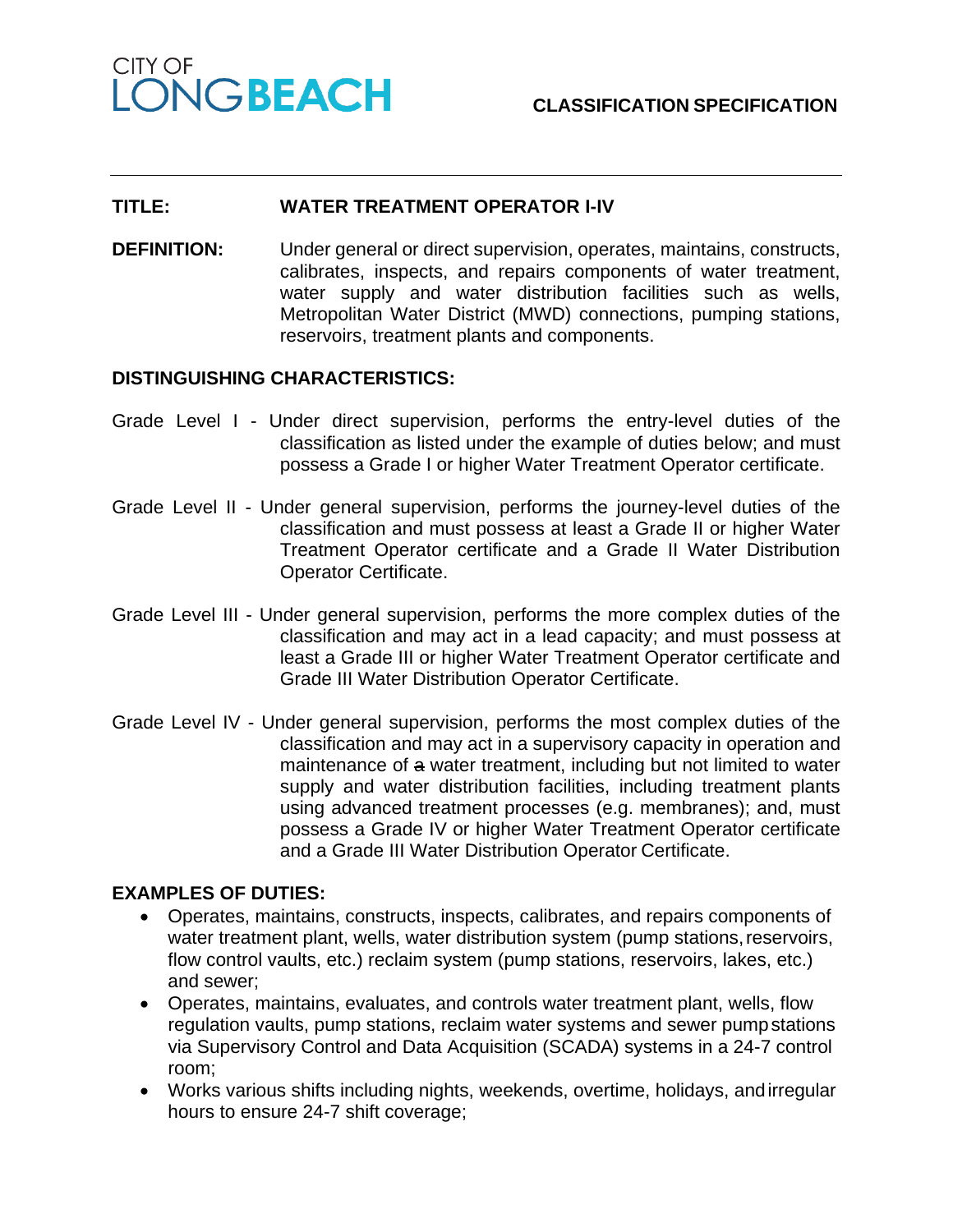# CITY OF **LONGBEACH**

# **CLASSIFICATION SPECIFICATION**

## WATER TREATMENT OPERATOR I-IV (continued) Page 2

- Monitors and controls water treatment and distribution processes, making decisions to ensure reliable water supply and high water quality throughout the water system;
- Evaluates system functions through recording and indicating instruments;
- Controls and regulates flow and quality of water through the Treatment Plant, reservoirs, wells, pump stations and other water facilities;
- Makes calculations dealing with quantity, rate, and volume of water flow;
- Interprets flow and water quality data trends and makes adjustments as needed;
- Calculates chemical dosages and regulates the amount of chemicals usedwithin established parameters to ensure high water quality;
- Performs physical and chemical laboratory control tests such as color, turbidity, pH, chlorine residual and fluoride control;
- Reads, interprets, and correlates pumping plant and well gauges, meters, and online water quality analyzers;
- Utilizes bulk chemicals such as chlorine gas, caustic soda, polymer,ammonia, ferric chloride, fluoride, and other chemicals used for treatment purposes;
- Attends and maintains safety training certification such as HAZWOPER 40-hour training and confined space, etc.;
- Installs, modifies, repairs, maintains, and replaces water system facilities components, such as pumping and plumbing systems that regulate waterflow;
- Performs other operational tasks, including but not limited to washing filters;
- Maintains and repairs all compressors, vacuum pumps, and chlorine feed equipment such as chlorine leak detectors, chlorine analyzers, chlorine evaporators, chlorinators, scales, and appurtenances;
- Inspects and maintains the proper functions of process equipment and instrumentation such as online water quality analyzers;
- Operates various mechanized equipment, pneumatic tools, and otherequipment for installing and pulling pumps and other process equipment components of a water system and sewer pump stations;
- Responds to customer inquiries and requests, including the dispatchingof emergency service assistance;
- Performs general maintenance at system facilities such as painting of pumpsand appurtenances, floor, and equipment cleaning, etc.;
- Chlorinates reservoirs, cisterns and main lines utilizing various chlorinefeed system, including but not limited to portable chlorination unit;

# **MINIMUM QUALIFICATIONS:**

All candidates must possess a valid Water Treatment Operator Grade I (T1) or higher certification issued by the California State Water Resources Control Board (SWRCB) or the California Department of Public Health.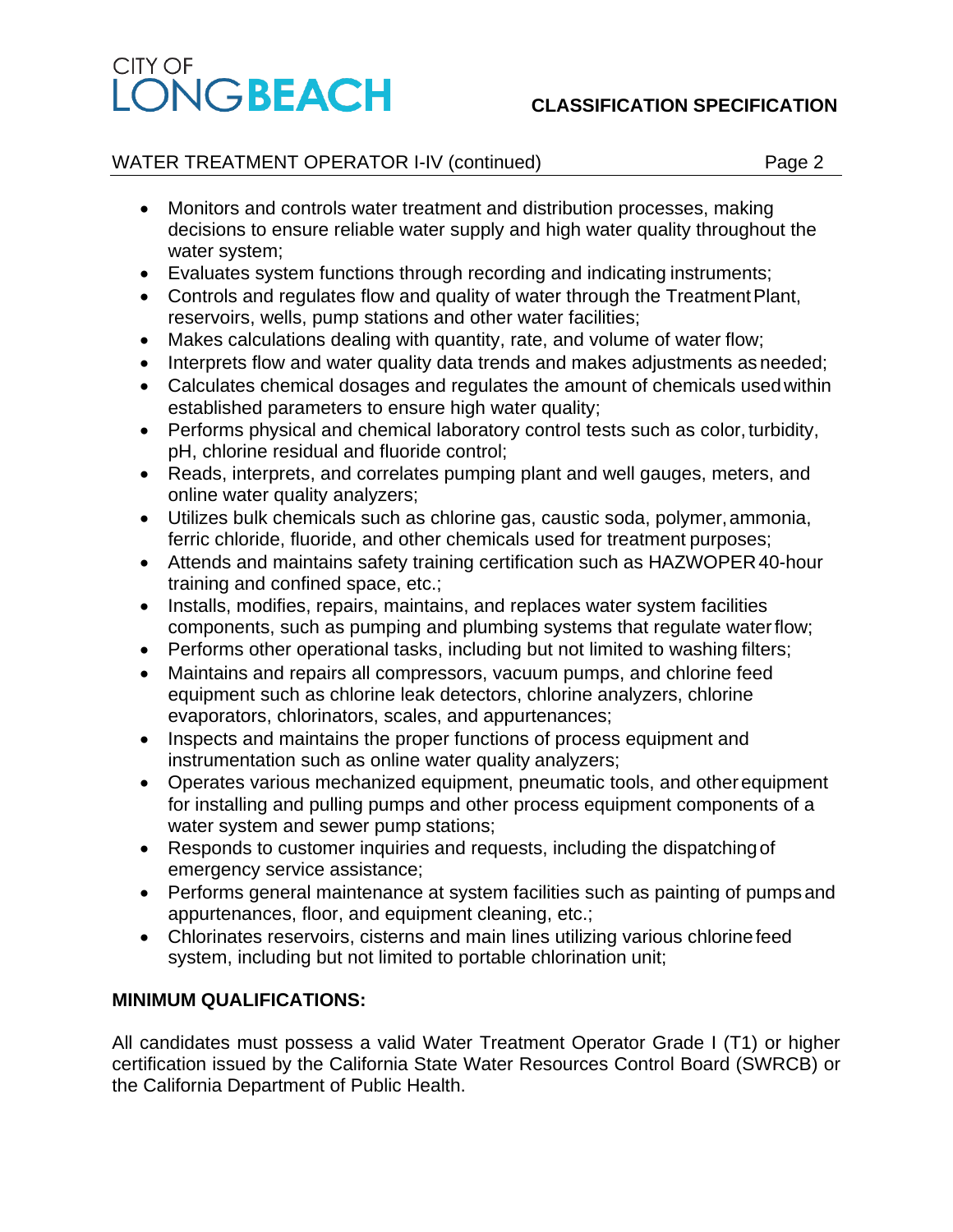

## WATER TREATMENT OPERATOR I-IV (continued) Page 3

#### AND

Must meet one of the following options:

A. One (1) year or more of paid, full-time experience in the operation and evaluation of water pumping and control systems, including the operation and maintenance of pumps, valves, and related mechanical equipment such as chemical feed machines, chlorinators, and/or other technical precision equipment.

#### OR

B. Two (2) years of paid, full-time equivalent experience in the operation and maintenance of pumps and related equipment such as chemical feed machines, chlorinators and/or other technical precision equipment.

Completion of a three (3) unit (equivalent = 36 contact hours) training course recognized by the State Water Resources Control Board (SWRCB) in drinking water treatment may be substituted for six (6) months of experience.

## **KNOWLEDGE, SKILLS, AND ABILITIES:**

- Knowledge of principles, practices, and regulations related to treatment process of drinking water facilities;
- Knowledge of operation and maintenance of pumps, motors, valves, metering control systems and equipment;
- Knowledge of basic lab and instrumentation equipment used in routine plant maintenance;
- Knowledge of occupational hazards and safety regulations, policies and procedures to enforce safe work environment;
- Skill in maintaining, operating, repairing and adjustment of drinking water treatment and distribution, recycled water distribution systems, sewer pump stations and components;
- Skill in use of safety equipment such as respirators, Supplied Air and SCBA, and chlorine emergency leak kits A & B;
- Ability to perform basic mathematical computations;
- Ability to follow safety and regulations in operating heavy equipment;
- Ability to read construction drawings, blueprints, plans, and maps of water distribution, water treatment and/or sewer collection systems;
- Ability to use a computer and computer related software;
- Ability to respond to emergency call-outs on 24-hour basis within 30 minutes of being contacted while on standby;